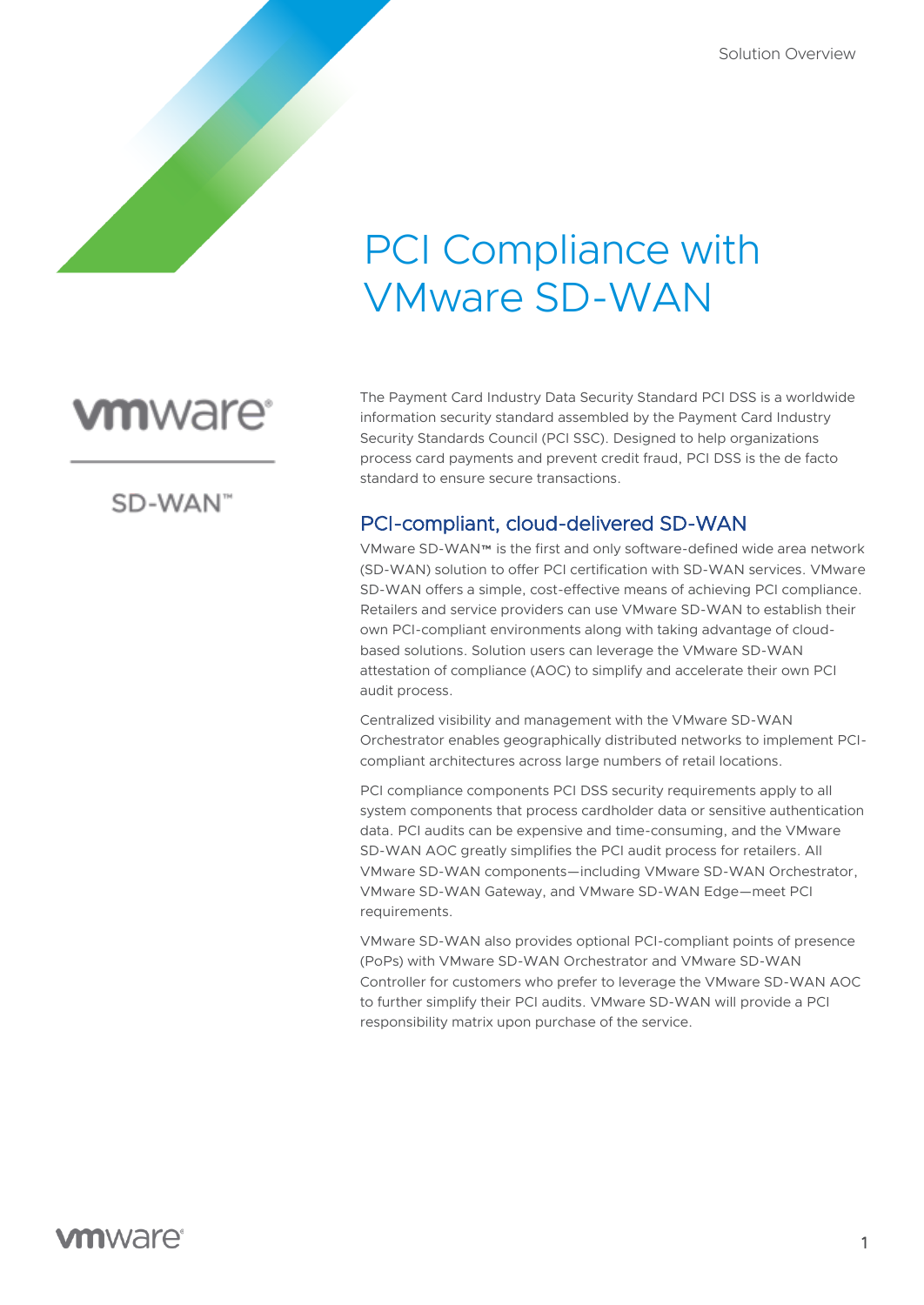PCI Compliance with VMware SD-WAN

"The #1 point of entry for attacks against brick-and mortar merchants is insecure remote access."

#### PCI Security Standards Council

Securing customer data is essential for retail organizations because any breach can be a devastating blow to the retailer's brand and value. VMware provides architecture and solutions to protect customer points of sale and transaction data.



Figure 1: PCI-certified VMware SD-WAN

# Cardholder data flow

The following deployments are most common in a retail environment with immediate benefits from a cloud-delivered SD-WAN solution.

#### VMware SD-WAN Gateways hosted by a channel partner (partner gateway), including service providers

Cardholder data (CHD) flows are transmitted from the VMware SD-WAN Edge to the partner gateway. From the partner gateway, traffic is handed off (802.1 or QinQ) to an MPLS private network to reach the customer data center and exit via the firewall in the data center to the PCI network. Or from the partner gateway, a direct IPsec tunnel is created from the gateway to the PCI network.

#### Hub-and-spoke deployment

If all CHD is transmitted from the retail branches to the hub, the hub will create an IPsec backhaul path to the PCI network. If the PCI network is in the data center on the LAN side, CHD will be transmitted from the retail branch directly to the PCI network.

#### Direct PCI network access

CHD can also be transmitted from the retail branch to the PCI network via an IPsec tunnel.

# Simplified path to PCI compliance

VMware SD-WAN customers benefit from an extremely simple process to get started. A PCI-compliant PoP is assigned to each customer. VMware SD-WAN maintains the PCI AOC on a regular basis for the VMware SD-WAN Orchestrator and the VMware SD-WAN Controller, helping customers with their certification and audit. Retailers will need to work with their PCI Qualified Security Assessor (QSA) to meet overall PCI guidelines such as store